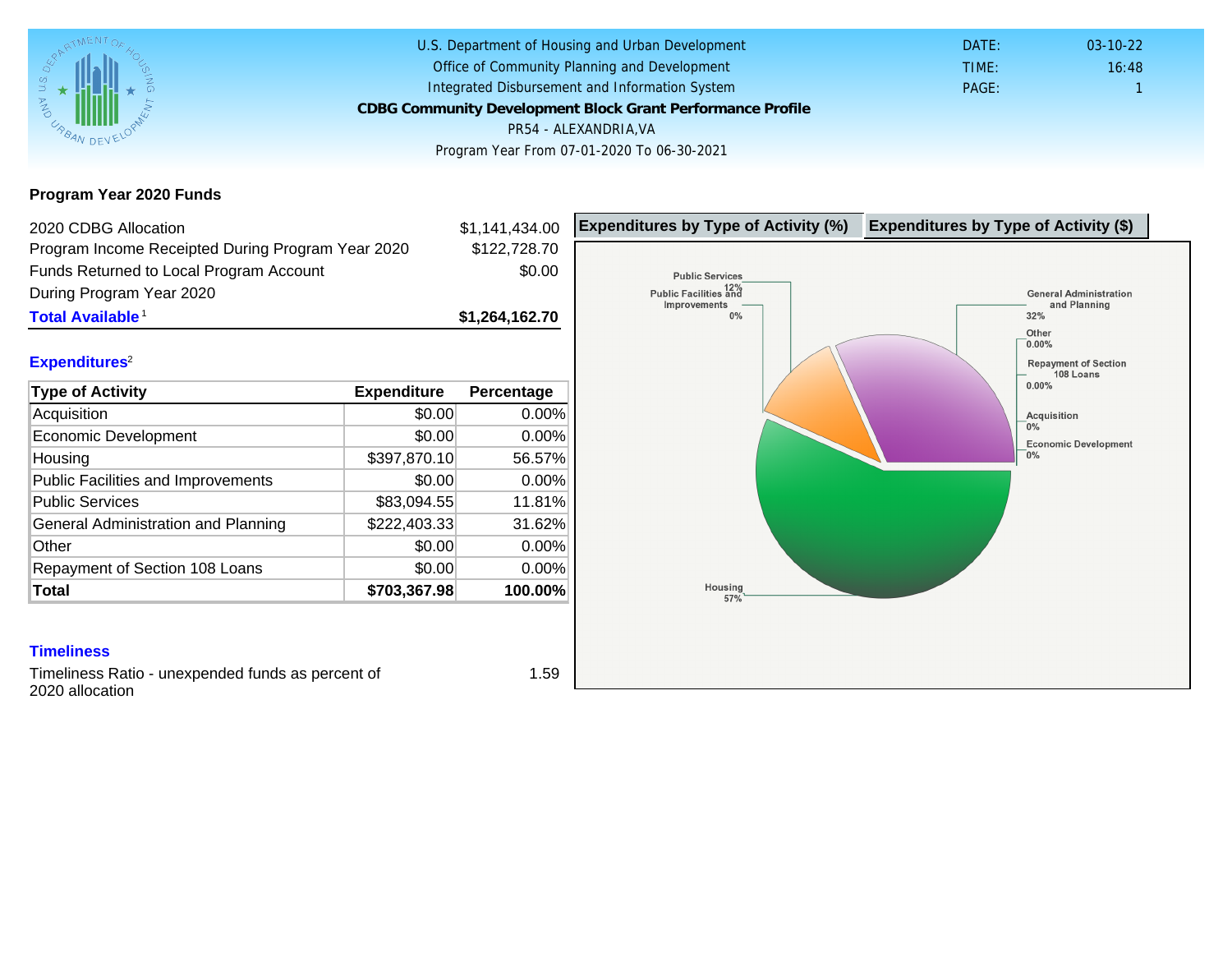## Program Targeting

| 1 - Percentage of Expenditures Assisting Low-<br>and Moderate-Income Persons and Households<br>Either Directly or On an Area Basis <sup>3</sup>                                                                                | 100.00%  |
|--------------------------------------------------------------------------------------------------------------------------------------------------------------------------------------------------------------------------------|----------|
| 2 - Percentage of Expenditures That Benefit<br>Low/Mod Income Areas                                                                                                                                                            | $0.00\%$ |
| 3 -Percentage of Expenditures That Aid in The<br>Prevention or Elimination of Slum or Blight                                                                                                                                   | $0.00\%$ |
| 4 - Percentage of Expenditures Addressing<br><b>Urgent Needs</b>                                                                                                                                                               | $0.00\%$ |
| 5-Funds Expended in Neighborhood<br>(Community For State) Revitalization Strategy<br>Areas and by Community Development<br>Financial Institution.<br>6 - Percentage of Funds Expended in<br>Neighborhood (Community For State) | \$0.00   |
| Revitalization Strategy Areas and by Community<br>Development Financial Institution                                                                                                                                            | $0.00\%$ |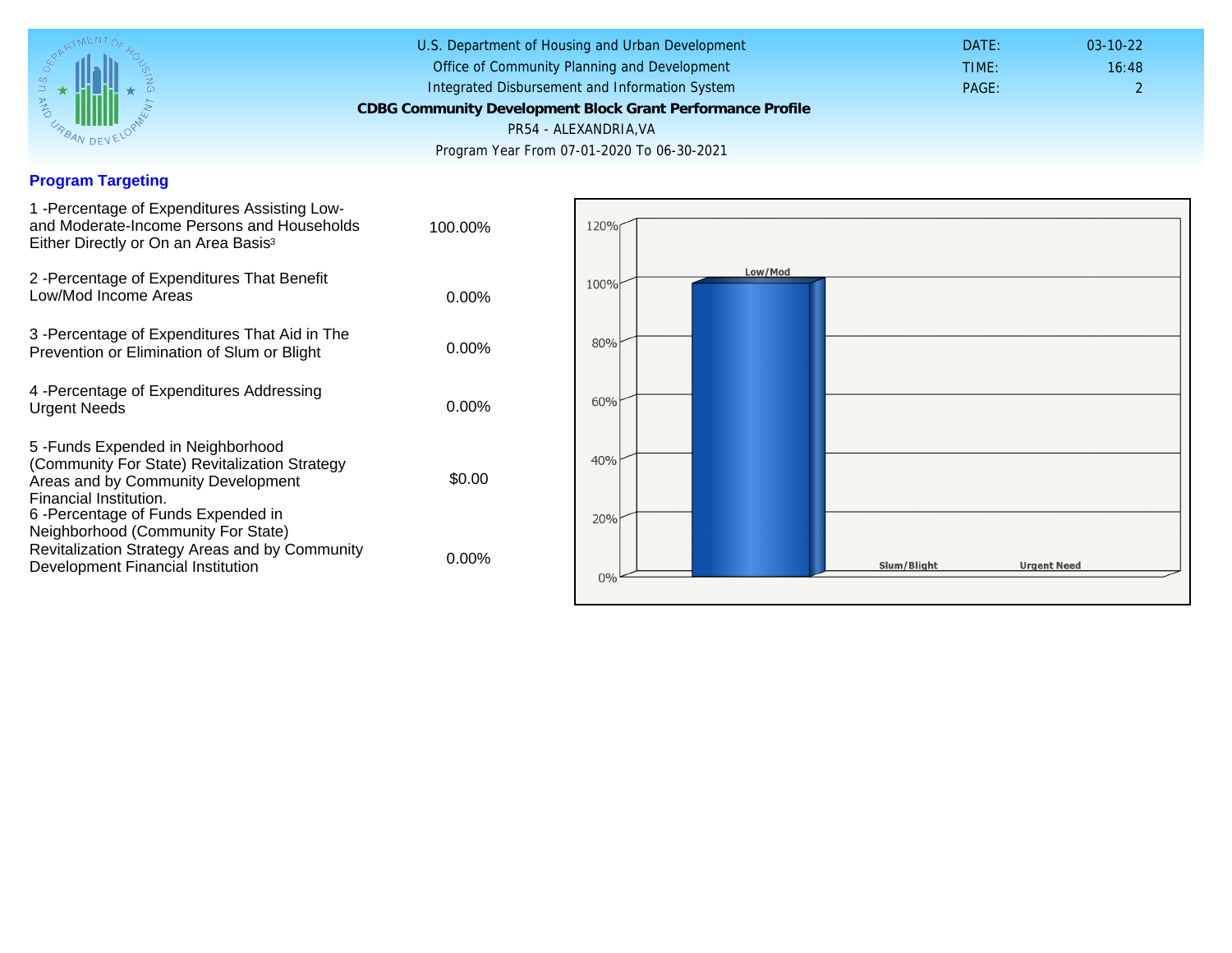# CDBG Beneficiaries by Racial/Ethnic Category <sup>4</sup>

| Race                                              | Total    | Hispanic |
|---------------------------------------------------|----------|----------|
| White                                             | 21.67%   | 70.00%   |
| Black/African American                            | 63.00%   | 10.00%   |
| Asian                                             | 5.67%    | $0.00\%$ |
| IAmerican Indian/Alaskan Native                   | 1.00%    | 10.00%   |
| lNative Hawaiian/Other Pacific Islander           | 0.33%    | 5.00%    |
| American Indian/Alaskan Native & White            | $0.00\%$ | $0.00\%$ |
| Asian & White                                     | 0.00%    | $0.00\%$ |
| Black/African American & White                    | $0.00\%$ | 0.00%    |
| Amer. Indian/Alaskan Native & Black/African Amer. | $0.00\%$ | $0.00\%$ |
| <b>Other multi-racial</b>                         | 8.33%    | 5.00%    |
| Asian/Pacific Islander (valid until 03-31-04)     | 0.00%    | 0.00%    |
| Hispanic (valid until 03-31-04)                   | $0.00\%$ | $0.00\%$ |

### Income of CDBG Beneficiaries

| Income Level                          | Percentage |
|---------------------------------------|------------|
| Extremely Low Income (<=30%)          | 98.67%     |
| Low Income (30-50%)                   | 1.33%      |
| Moderate Income (50-80%)              | $0.00\%$   |
| Total Low and Moderate Income (<=80%) | 100.00%    |
| Non Low and Moderate Income (>80%)    | $0.00\%$   |